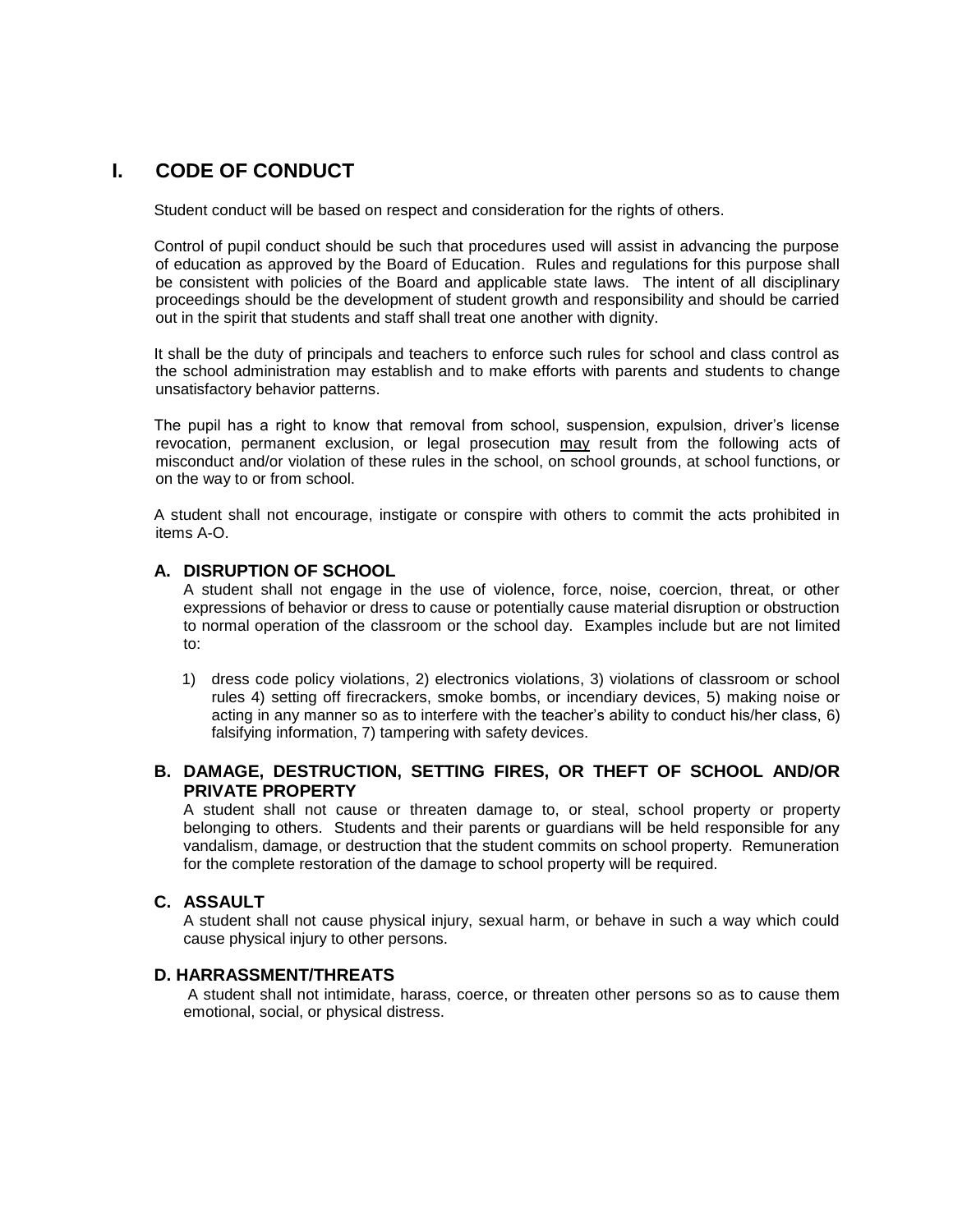## **E. PHYSICAL ALTERCATION**

A student shall not engage in fighting, hitting, unauthorized touching, disruptions or attempt to use physical force on another person for the purpose of intimidating, insulting, abusing, menacing, or physically injuring such person. A student shall not act or behave in such a way as to cause another person to believe that the student will inflict physical harm to the person or property of such other person. A student shall not act or behave in reckless disregard for the physical safety and well-being of other persons. A student shall not encourage, instigate or conspire with others to commit any of the aforesaid prohibited acts.

## **F. VERBAL/WRITTEN ALTERCATION**

While at school functions, whether or not on school premises, a student shall not use profanity or obscenity, either verbal or written, in communication with, or in the presence of another person, nor shall any student use obscene gestures or signs in communication with or in the presence of another person.

## **G. DANGEROUS WEAPONS OR INSTRUMENTS**

A student shall not possess, handle, transmit, or conceal any weapon or instrument capable of harming another person. This list includes, but is not limited to, guns, knives, ice picks, clubs, brass knuckles, explosives, noxious irritation or poisonous gases, fireworks, and matches and lighters of any kind, or any other device that may be used as a weapon. Any student with direct knowledge of or who witnesses a violation of this rule and who fails to bring it to the attention of a school employee may be held accountable to the same degree as the other student(s) involved.

## **H. NARCOTICS, DRUG PARAPHERNALIA, ALCOHOLIC BEVERAGES, AND OTHER DRUGS**

A student shall not possess, use, exhibit evidence of use, transmit, or conceal narcotics, drug paraphernalia, alcoholic beverages, counterfeit or look-alike drugs, or any other prescribed or over-the-counter drugs. Any student with direct knowledge of or who witnesses a violation of this rule and who fails to bring it to the attention of a school employee may be held accountable to the same degree as the other student(s) involved.

## **I. DEFIANCE OF AUTHORITY AND/OR REPEATED VIOLATIONS**

A student shall not defy appropriate authority or repeatedly fail to comply with directions of any authorized school personnel.

## **J**. **PROFANITY AND/OR OBSCENE GESTURES**

A student shall not use profanity or obscene gestures in any form.

#### **K. TOBACCO**

The use or possession of tobacco in any form by students in any area under the control of the school district or at any activity supervised by any school within the district is expressly prohibited. Any student with direct knowledge of or who witnesses a violation of this rule and who fails to bring it to the attention of a school employee may be held accountable to the same degree as the other student(s) involved.

## **L. GANGS/GANG-LIKE ACTIVITY**

No person shall participate or otherwise be involved in gangs or gang-like activity on school property or at school-sponsored activities. Gang and gang-like activities that are prohibited include, but are not limited to, recruiting or initiating members, wearing clothes or symbols that identify a person as a gang member, fighting, assaulting, hazing, defacing property with gang or gang-like graffiti, and establishing "turf."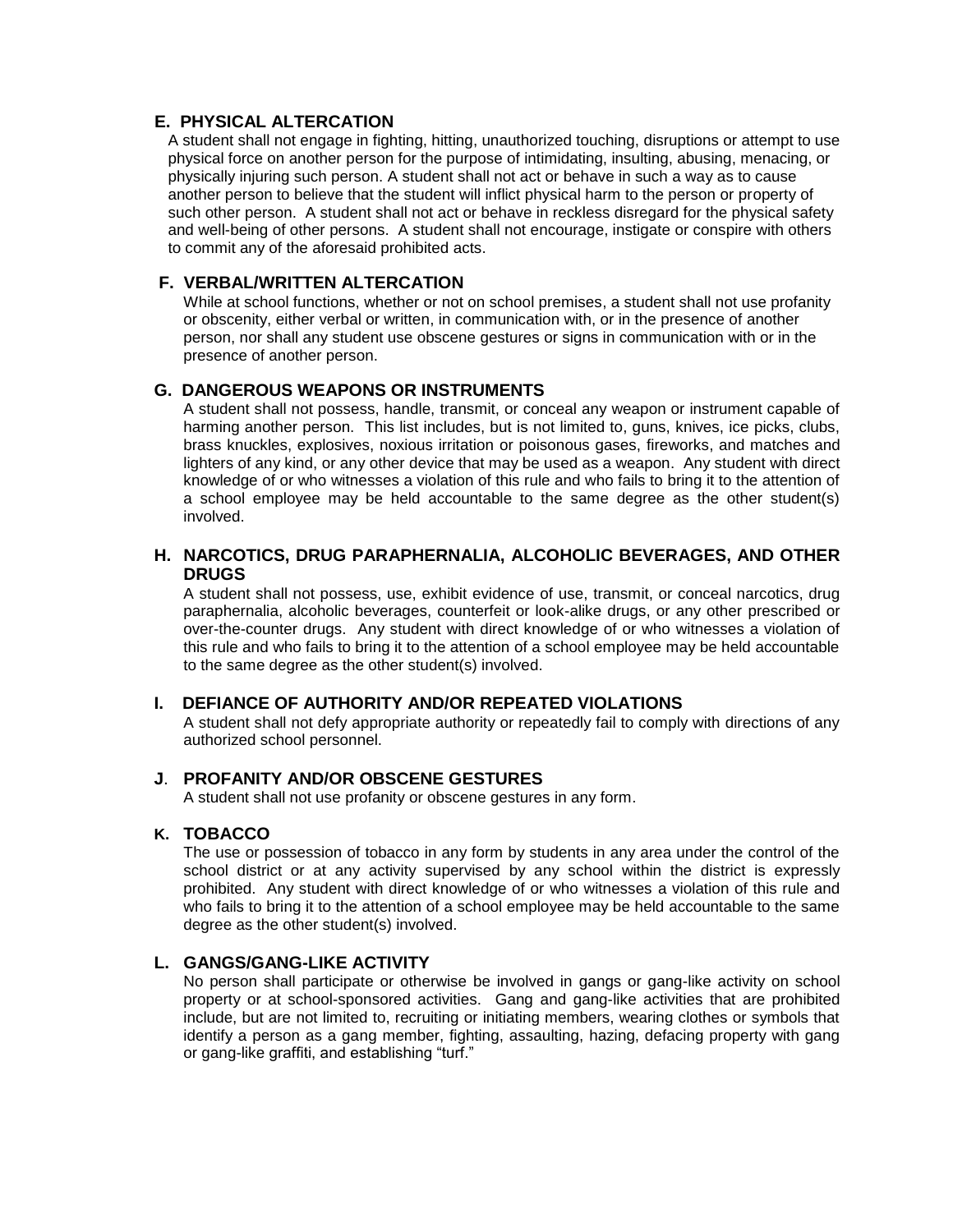#### **M. ATTENDANCE**

Students must comply with state laws and school regulations regarding attendance. Repeated acts of truancy or tardiness will be considered violations of this section. Leaving campus without permission may be considered a violation of this section.

## **N. UNAUTHORIZED USE OF SCHOOL PROPERTY, PRIVATE PROPERTY OR THE INTERNET**

Student access to the Internet and the district computer network is a privilege, not a right, which may be revoked at any time for improper use as identified in the Internet Acceptable Use Policy adopted by the Board of Education. Students and parents of students under the age of 18 must sign forms or acknowledge online via Infosnap their understanding of the risks and the district's expectations for appropriate use of technology, electronic resources, and the Internet and to indicate their agreement to comply with this policy and its rules and regulations. The forms will be kept on file by the district as binding legal documents.

## **O. BULLYING AND OTHER FORMS OF AGGRESSION**

 Bullying, as indicated in Board Policy 5517.01, is defined as behavior that is continued and repeated and includes an imbalance of power. Aggressive behavior toward a student, whether by other students, staff or third parties is strictly prohibited and will not be tolerated. This prohibition includes physical, verbal, psychological abuse, sexual violence and stalking as well as violence within a dating relationship. The schools will not tolerate any gestures, comments, threats, or actions which cause or threaten to cause bodily harm or personal degradation.

It is understood that a violation of rules specific to individual schools, which are considered not so serious in nature as the above offenses, will result in less severe disciplinary action.

# **II. DISCIPLINARY PROCEDURES**

 The progressive disciplinary procedures listed below may be utilized but are not all inclusive of actions which may be taken.

## **A. PARENT/GUARDIAN CONFERENCE**

Parents or guardians may be requested to attend a conference with school personnel if attendance or discipline problems arise relating to a particular student

## **B. COMMUNITY SERVICE WORK**

Based upon the recommendation of a Principal or Administrator, in lieu of being excluded from school, community/school service may be assigned.

## **C. IN-SCHOOL ASSIGNMENT/REMOVAL**

In lieu of being excluded from school, the offender is scheduled for detention in an isolation study room for a specific length of time. Parents are given prior notification if the detention extends more than 15 minutes beyond the regularly scheduled school day.

## **D. DETENTION**

In lieu of being excluded from school on suspension, the student may be assigned detention outside of regular school days/hours.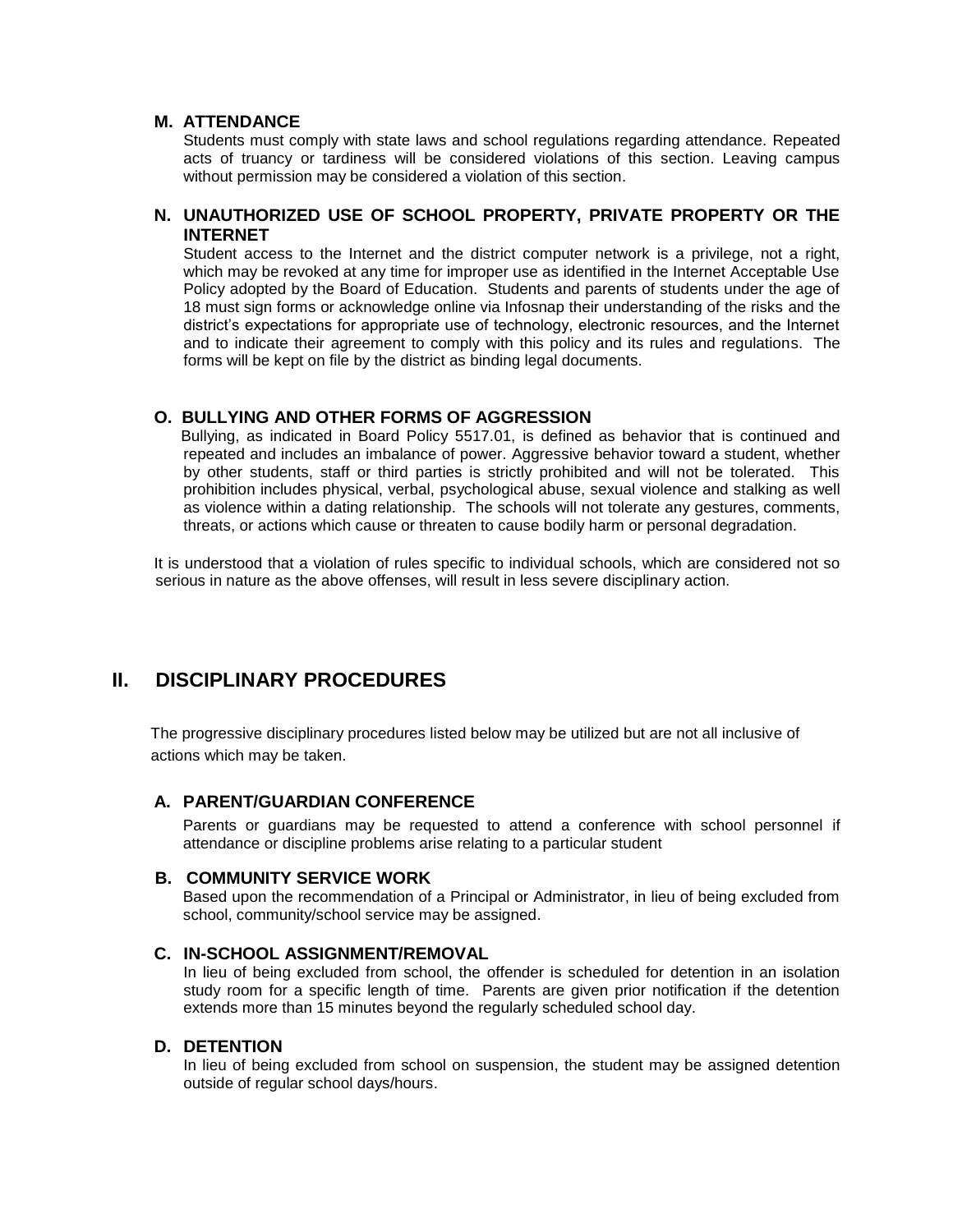## **E. REMOVAL BY TEACHER**

If a pupil's presence poses a continuing danger to persons or property or an ongoing threat of disrupting the academic process, then the teacher may remove the pupil from curricular or extracurricular activities under his/her supervision.

- 1. Students are not to be removed from the school premises. They are to be sent to the office of the Principal.
- 2. Removal of students shall be limited to no more than one school day for any single incident. The teacher will attempt to contact the student's parent or guardian within one school day to discuss the reasons for the removal.
- 3. The specific reasons for removal by the teacher will be submitted to the Principal in writing as soon after the removal as practicable.
- 4. The Principal will notify the teacher of the disposition.

## **F. REMOVAL BY ADMINISTRATOR**

If a pupil's presence poses a continuing danger to persons or property or an ongoing threat of disrupting the academic process, then the Superintendent, Principal, or Assistant Principal may remove the pupil from curricular or extracurricular activities or from the school premises.

- 1. An attempt will be made to notify his/her parent or guardian immediately by telephone of the removal and reasons for it. If it is intended that the pupil be removed from a curricular or extracurricular activity for more than one school day, or from the school premises, a due process hearing must be held within three school days after the removal is ordered. Written notice of the hearing and the reason for the removal and any intended disciplinary action must be given to the pupil as soon as practicable prior to the hearing.
- 2. When a pupil is removed from a curricular or extracurricular activity for less than one school day, due process requirements do not apply. However, if suspension or expulsion is intended, the due process requirements of the law must be followed.

## **G. LOSS OF DRIVING PRIVILEGES**

Students under age 18 shall have their driving privileges suspended or denied by the State of Ohio, Bureau of Motor Vehicles for:

- 1. Excessive Absence absence without legitimate excuse for more than ten (10) consecutive school days or for fifteen (15) total school days.
- 2. Unauthorized Withdrawal whenever a student of compulsory school age has stopped attending school (withdrawn) for a reason other than the change of residence and is not enrolled in and attending a school with an approved program to obtain a diploma.
- 3. Drug/Alcohol Suspension/Expulsion
- 4. Firearm/Knife/Weapon Suspension/Expulsion

Whenever the Superintendent of Schools receives information that a student is not attending school as required by law, the Superintendent shall notify the Registrar of Motor Vehicles and the Juvenile Court Judge of Cuyahoga County.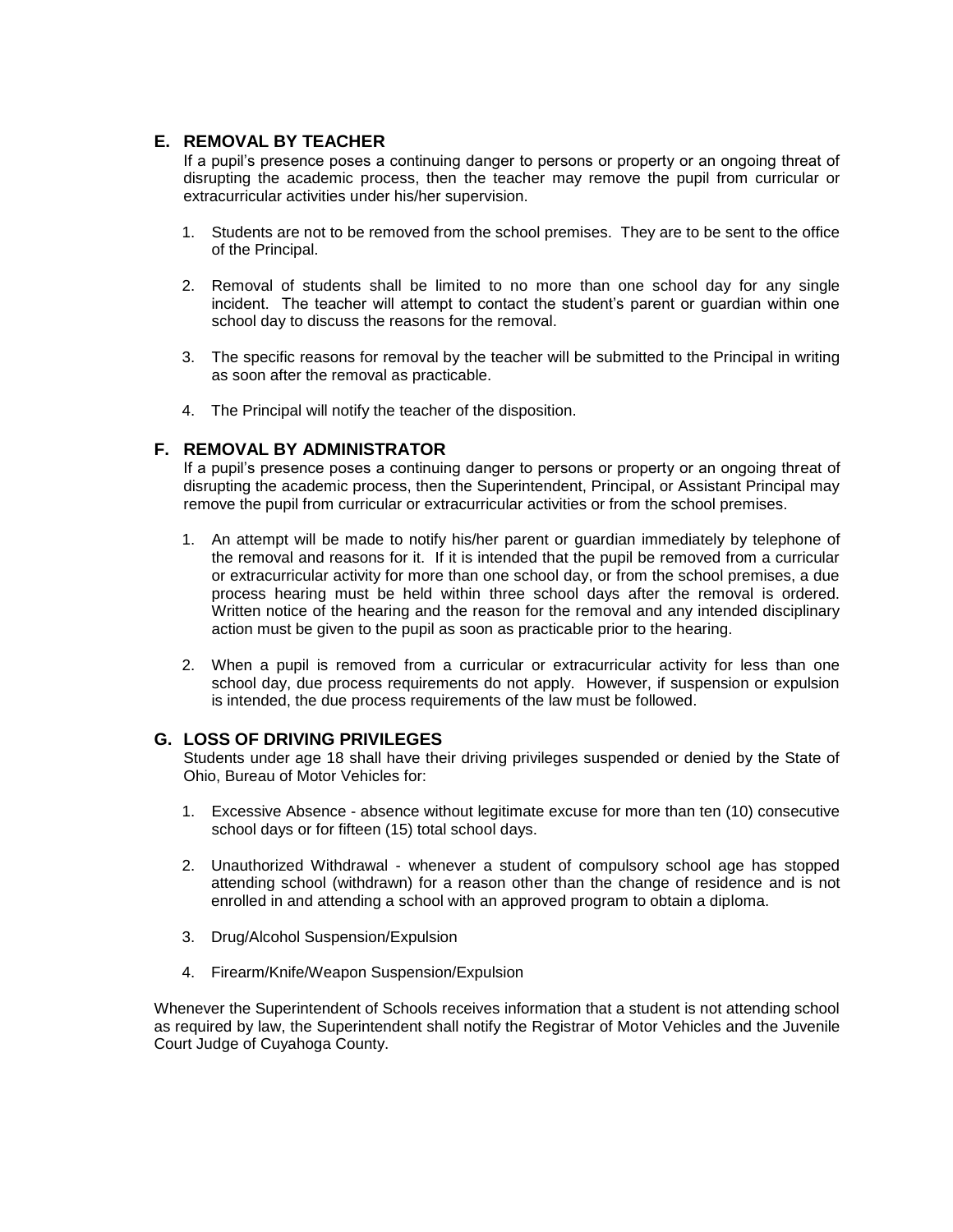Whenever a student is suspended or expelled for drug/alcohol use/abuse in accordance with Board of Education Policy 5114, the Superintendent of Schools may notify in writing the Registrar of Motor Vehicles and the Juvenile Judge of Cuyahoga County of such suspension or expulsion. The notifications shall be given within two (2) weeks after the suspension or expulsion.

Whenever a student is suspended or expelled for misconduct involving a firearm, knife or other weapon in accordance with Board of Education Policy 5114, the Superintendent of Schools shall notify in writing the Registrar of Motor Vehicles and the Juvenile Judge of Cuyahoga County of such suspension or expulsion. The notifications shall be given within two (2) weeks after the suspension or expulsion.

## **H. SUSPENSION**

Only the Principal and/or the Superintendent may initiate suspension proceedings. Removal from school for suspension shall not exceed ten (10) school days.

- 1. The pupil is informed in writing of the intended suspension and the reasons for the proposed action.
- 2. The pupil is provided an opportunity for an informal hearing to discuss the reason for the intended suspension and/or otherwise explain his/her actions.
- 3. An attempt is made to notify his/her parent, guardian, or custodian immediately of the impending action and the reasons for it.
- 4. Within one school day, a letter is sent to the parent, guardian, or custodian stating the reasons for the suspension and including notice of their right to appeal such action to the Board of Education or to its designee, to be represented in appeal proceedings, to be granted a hearing before the Board or its designee, to request such hearings be held in executive session, and in some cases that the Superintendent may seek permanent exclusion.
- 5. Simultaneous written notice of the suspension is sent to: 1) Superintendent of Schools, 2) Treasurer of the Board of Education, and 3) pupil's school record.

#### **I. EXPULSION**

A pupil may be expelled by the Superintendent of Schools in accordance with procedures outlined by Ohio statutes.

Prior to the expulsion, the Superintendent will enact the following procedures:

- 1. Give the pupil and the parent(s), guardian, or custodian written notice of the intention to expel and the reasons for the intended expulsion. That notice will advise the pupil and his/her parent, guardian, custodian, or other representative of their right to appear in person before the Superintendent or designee to challenge the reasons for the expulsion. That notification will carry the place and time of the hearing, which will take place no earlier than three (3) school days and no later than five (5) school days after the notice is sent. The Superintendent may grant an extension of time upon request provided all parties involved are notified.
- 2. Conduct a hearing when practicable under appropriate guidelines of hearing procedures within the above stated period.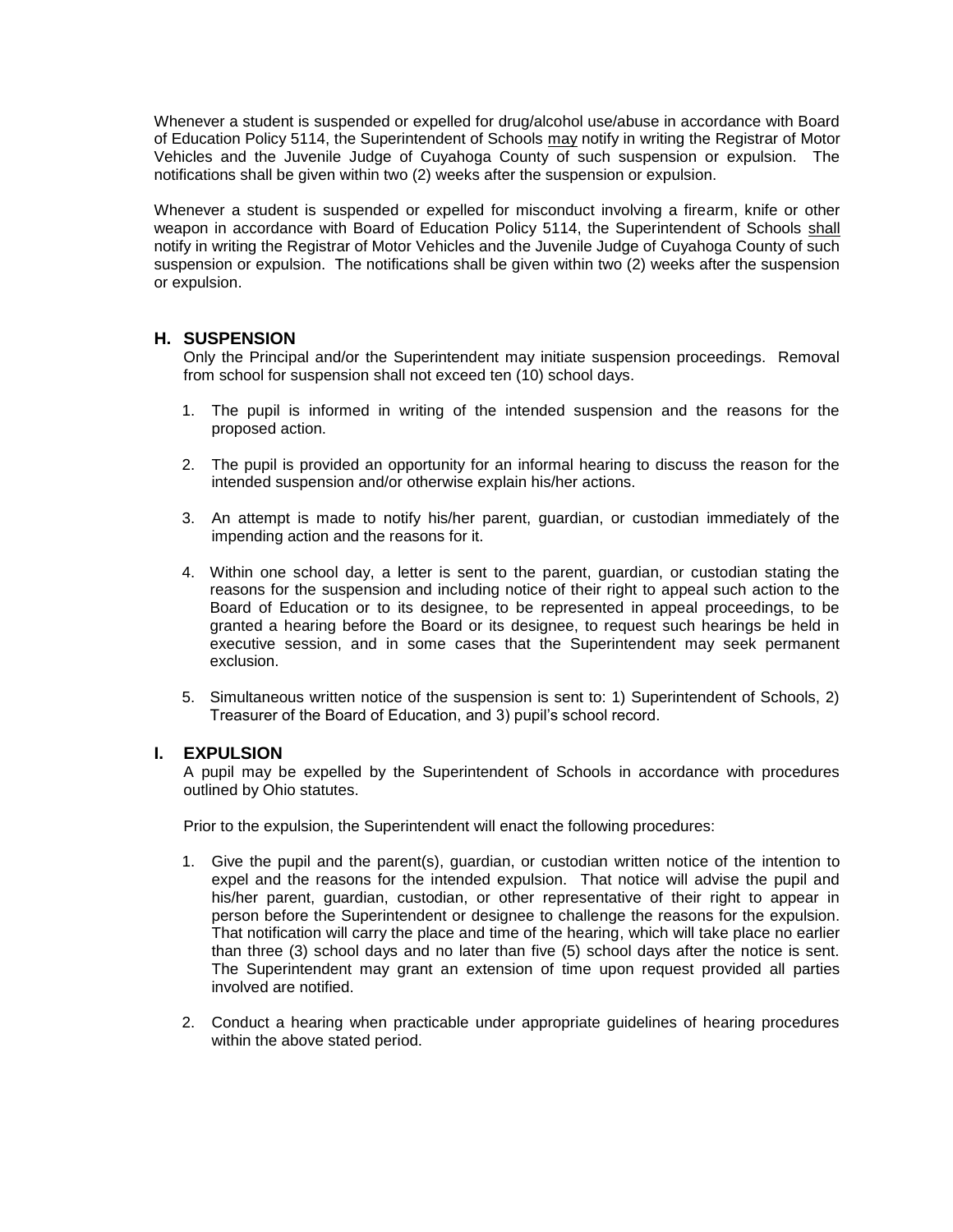Within one school day of the expulsion, the Superintendent must notify the parent, quardian, or custodian and Treasurer of the Board of the action to expel the pupil. The notice must include the reasons for the expulsion; the right of the parent, guardian, or custodian to appeal to the Board of Education or its designee; the right to be represented at the appeal, to be granted a hearing before the Board or its designee, and to request the hearing to be held in executive session; and in some cases that permanent exclusion may be sought. In addition, the notice will refer students under long-term expulsion (more than twenty days) to information about social service agencies that work toward the improvement of attitudes and behavior.

If any student who is seeking admission to the district has been expelled from another school district, the district may deny admission until the term of his/her expulsion has expired.

#### **J. WEAPONS EXPULSION**

The Superintendent will expel any student who brings a firearm or knife on school property, in a school vehicle, or to any school-sponsored activity for one calendar year. The Superintendent has sole discretion to reduce the period of any such expulsion.

#### **K. VIOLENT CONDUCT EXPULSION**

The Superintendent may expel any student for one calendar year who commits an act at school, on other school property, at an interscholastic competition, extra-curricular event, or any other school program or activity and the act (a) would be a criminal offense if committed by an adult; and (b) results in serious physical harm to person(s) as defined in R.C. 2901.01 (A)(5), or to property as defined in R.C. 2901.01 (A)(6). The Superintendent has sole discretion to reduce the period of any such expulsion.

#### **L. BOMB THREAT EXPULSION**

The Superintendent may expel any student for one calendar year who makes a bomb threat to a school building or to any premises at which a school activity is occurring at the time of the threat. The Superintendent has sole discretion to reduce the period of any such expulsion.

## **M. PERMANENT EXCLUSION**

A pupil who is age sixteen or over and a convicted or adjudicated delinquent may be permanently excluded from school for the following offenses:

- conveying deadly weapons, possessing deadly weapons, or carrying a concealed weapon on school property or at a school function,
- trafficking in drugs on school property or at a school function,
- murder or aggravated murder, voluntary or involuntary manslaughter, or assault or aggravated assault on school property or at a school function,
- rape, gross sexual imposition, or felonious sexual penetration on school property, at a school function, or when the victim is a school employee,
- complicity in any of the above offenses, regardless of location.

Permanent exclusion is implemented by the State Superintendent of Public Instruction upon recommendation of the district Superintendent and local Board of Education.